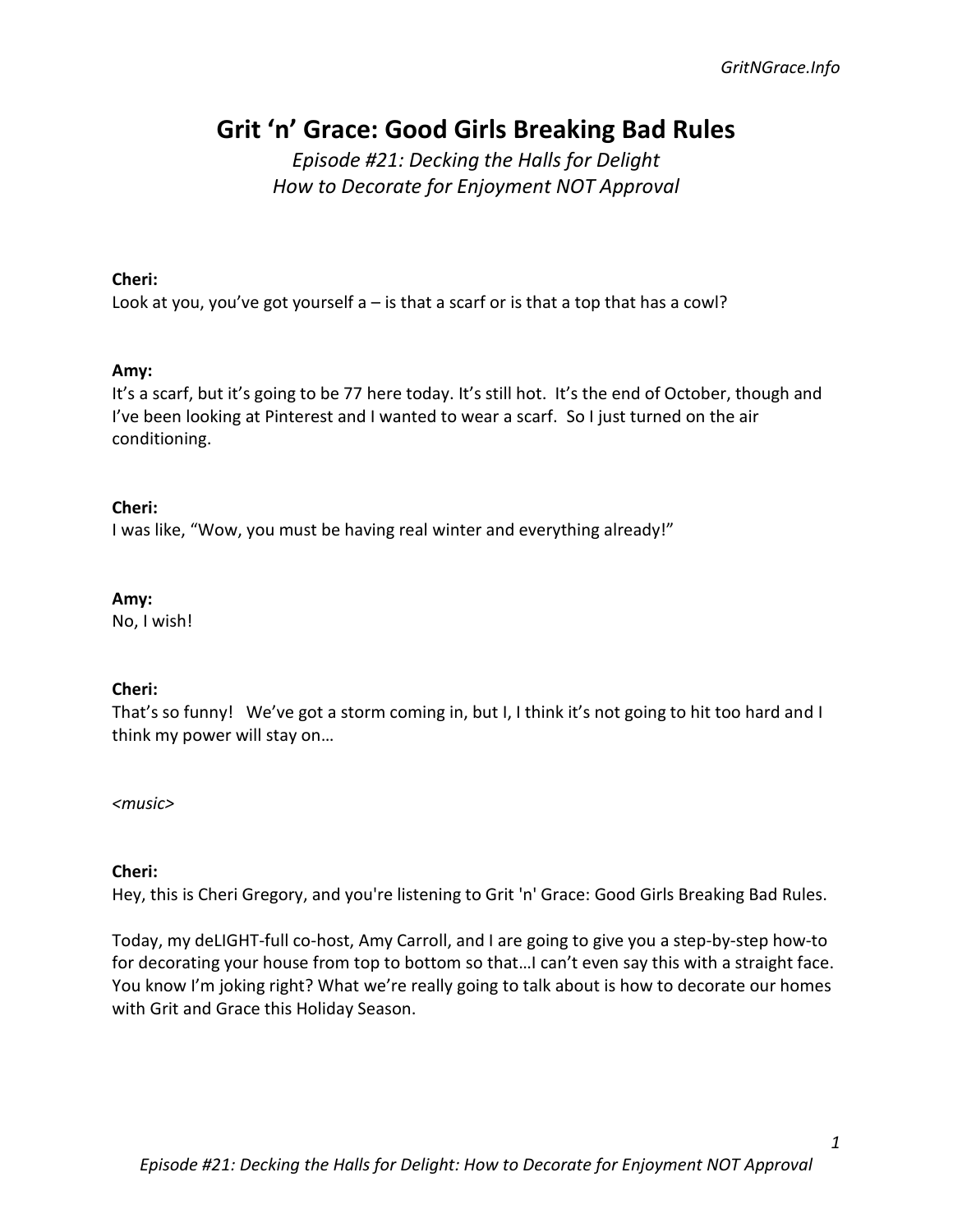So the bad rule that we're looking at today is this whole idea that your house should look like the Christmas section of Home Goods – decorated top to bottom. I love how one of our listeners put it. She said, "Well, I feel like my house should look like the pages of a magazine specifically Country Living – not the Time Magazine Tornado Special."

## **Amy:**

Hilarious! Yeah, exactly! Well, and here in the South, Southern Living…

#### **Cheri:**

Yes!

## **Amy:**

…that is the pinnacle of good taste and decorating and food.

## **Cheri:**

So, we're going to talk about some ways to simplify the ways we Christmas-fy our home and it sounds like you've had some recent insights on this. Tell us about that.

#### **Amy:**

Well, I love to decorate. I've talked about that on this show. It's one of my creative outlets. I need to set a timer when I get on Pinterest right now because I'm already thinking about decorating for Christmas, and looking at pictures, just to get ideas and things. But I used to decorate to try to live up to Southern Living or some of these high-end magazines. I'm one of these girls that has champagne-taste on a beer budget, and so, I always try to figure that out. But I was trying to look like the champagne taste, but you know, I'm not really that girl. I really love whimsy, I love fun, I love things that make me laugh and smile. So, in the last, I'd say, five or six years, I've really gone for that.

Here's a great example of how I've resisted it. My guys, I guess, hmm, maybe seven or eight years ago, they wanted colored lights outside…

**Cheri:**

Gasp!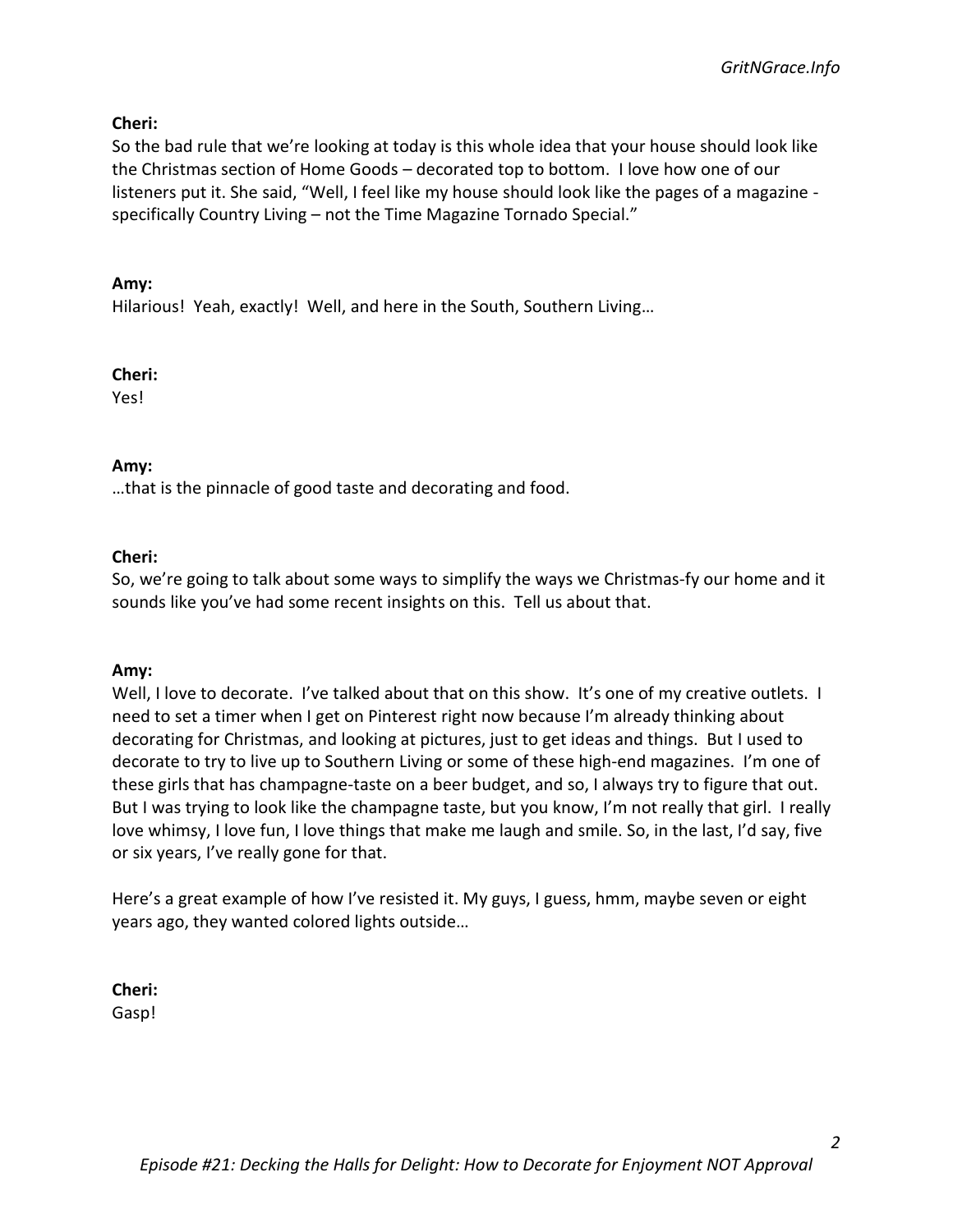I don't know about your region of the country, but in my region of the country, good taste says white lights outside.

## **Cheri:**

Oh yeah, absolutely.

## **Amy:**

And so I'm like colored lights? I resisted for several years. Like, you know, southern girls with good taste do not put colored lights outside. Finally, I thought, "This is ridiculous, the guys want colored lights." They're the ones that put them up also.

## **Cheri:**

I love it!

## **Amy:**

So surely they should have colored lights, so, I mean our neighborhood association hasn't kicked us out yet, but we have colored lights. And you know what, Cheri? I love them! And they're so much more of an expression of my personality.

#### **Cheri:**

Sure, of course.

#### **Amy:**

And I thought, "Why did I hold on to the white lights for so long and care?"

#### **Cheri:**

Because there was a rule, there was a bad rule. And you broke it! Good for you, girlfriend!

#### **Amy:**

Oh yeah! Mm, hmm. Oh, we look like the gingerbread house now, for real, color everywhere.

#### **Cheri:**

Okay, now in the notes that you sent me, you said something about elf legs. What is this?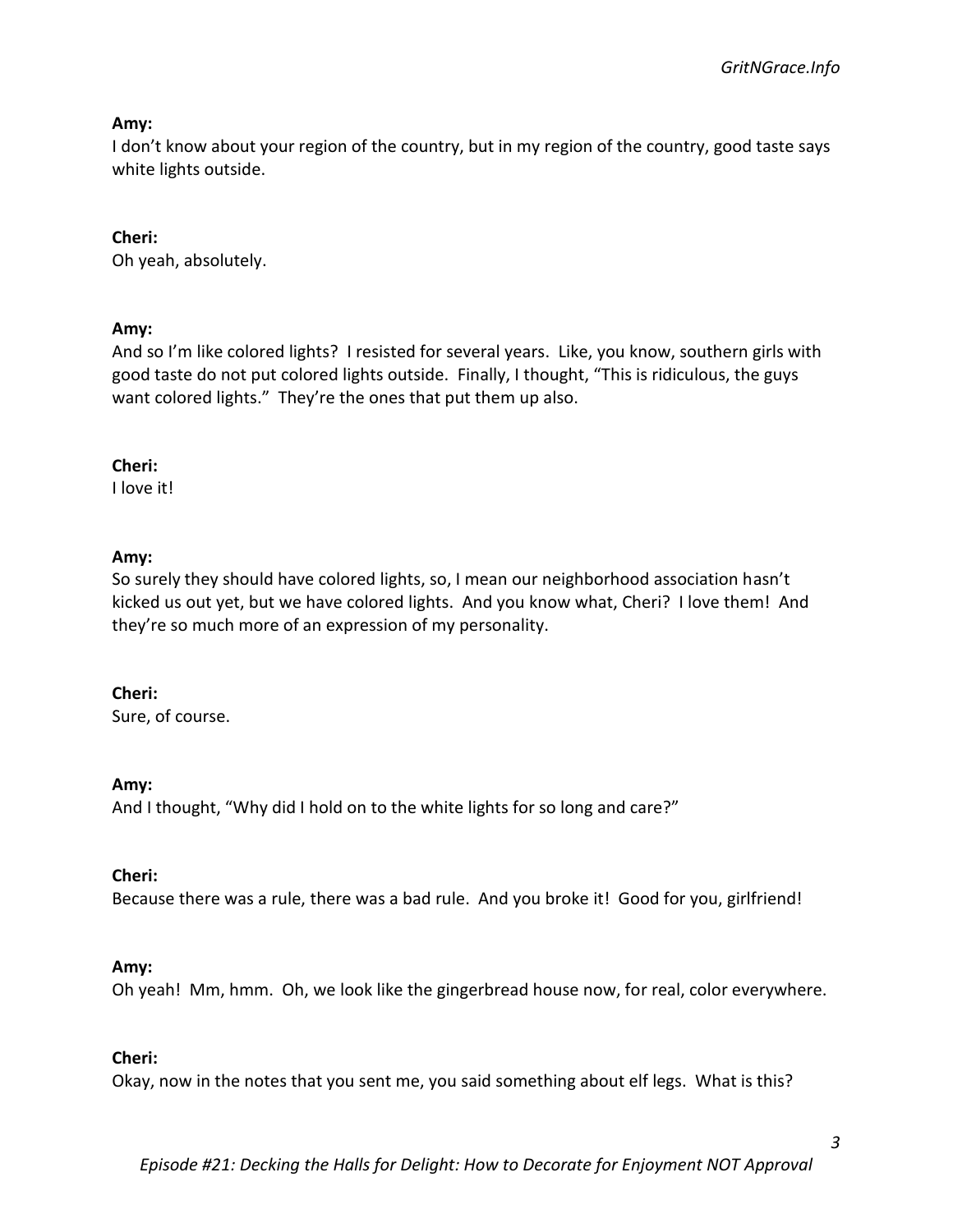Oh, this is my current obsession. I'm sure people have seen them, they're kind of trending – but my front porch wreath this year will have elf legs sticking out of it. Cause I don't – have you seen them?

## **Cheri:**

No.

## **Amy:**

They're adorable and I thought every time I walk up to my door, I'll laugh. I must have those! So it's basically just legs that you stick in your wreath and all you – it looks like an elf has fallen into it.

## **Cheri:**

I love it!

## **Amy:**

It's adorable!

#### **Cheri:**

How cute! So does this have anything at all to do with Elf on a Shelf or it's just another fun elf thing?

#### **Amy:**

No. It's just a fun elf thing.

#### **Cheri:**

OK. I have to admit. I'm really glad that my kids were not little when Elf on the Shelf was a big deal cause, oh my goodness. I love the fails that I see and I love the outrageous things but the idea of having to do something with Elf on the Shelf every single day – let's just say the tooth fairy never ever managed to do her job in our house – so the whole Elf on the Shelf thing never would have worked for me.

#### **Amy:**

Yes, it's too much.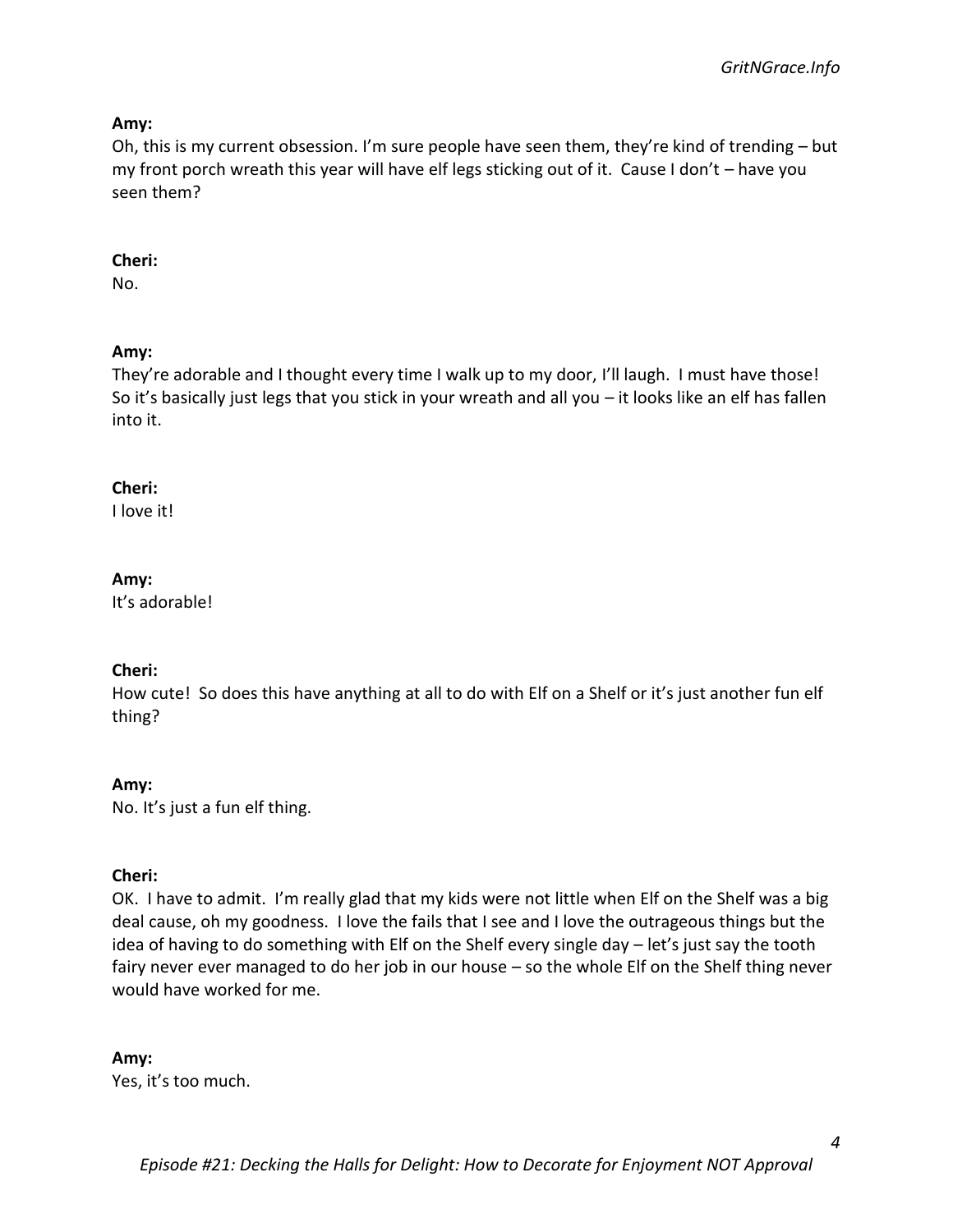For me for decorating as an HSP, it's taken me years to realize that I do love the white lights. I don't mind the colored lights, but what I cannot stand is the either the really bright LED lights that have this really electric, o-zoney, blue light – I'm making up words here, I don't really know what's in them – but just this really hyper-intense…

## **Amy:**

You can barely look at them.

#### **Cheri:**

Yeah, it's just too much for me. And I'm not a fan of the randomly blinking lights. I love the fact that on the lights we have right now, you can either click a switch or you can replace a bulb and they'll either stay on or they'll blink. And so for the people in our family who like the blinking lights, when I'm not in the room, I'll set it to blink and when I'm there, I just want that glow, that comforting, beautiful glow. And I'm not a fan of the music that has kind of the strobe light affect with the lights because for a highly sensitive person, that's just way too much stimulation. I'm not saying other people shouldn't do it, but they shouldn't expect me to sit and look at it and have peace and joy. I'm more likely to have a headache, you know, a strobe light-induced migraine is more likely what's going to happen to me.

#### **Amy:**

So you like to drive by the houses with the yard lights orchestrated to the music.

# **Cheri:**

Oh my goodness

#### **Amy:**

But you don't want to live there.

#### **Cheri:**

I do not want to live there. I admire them. I recognize that that is a feat of amazing creativity.

#### **Amy:**

Yes!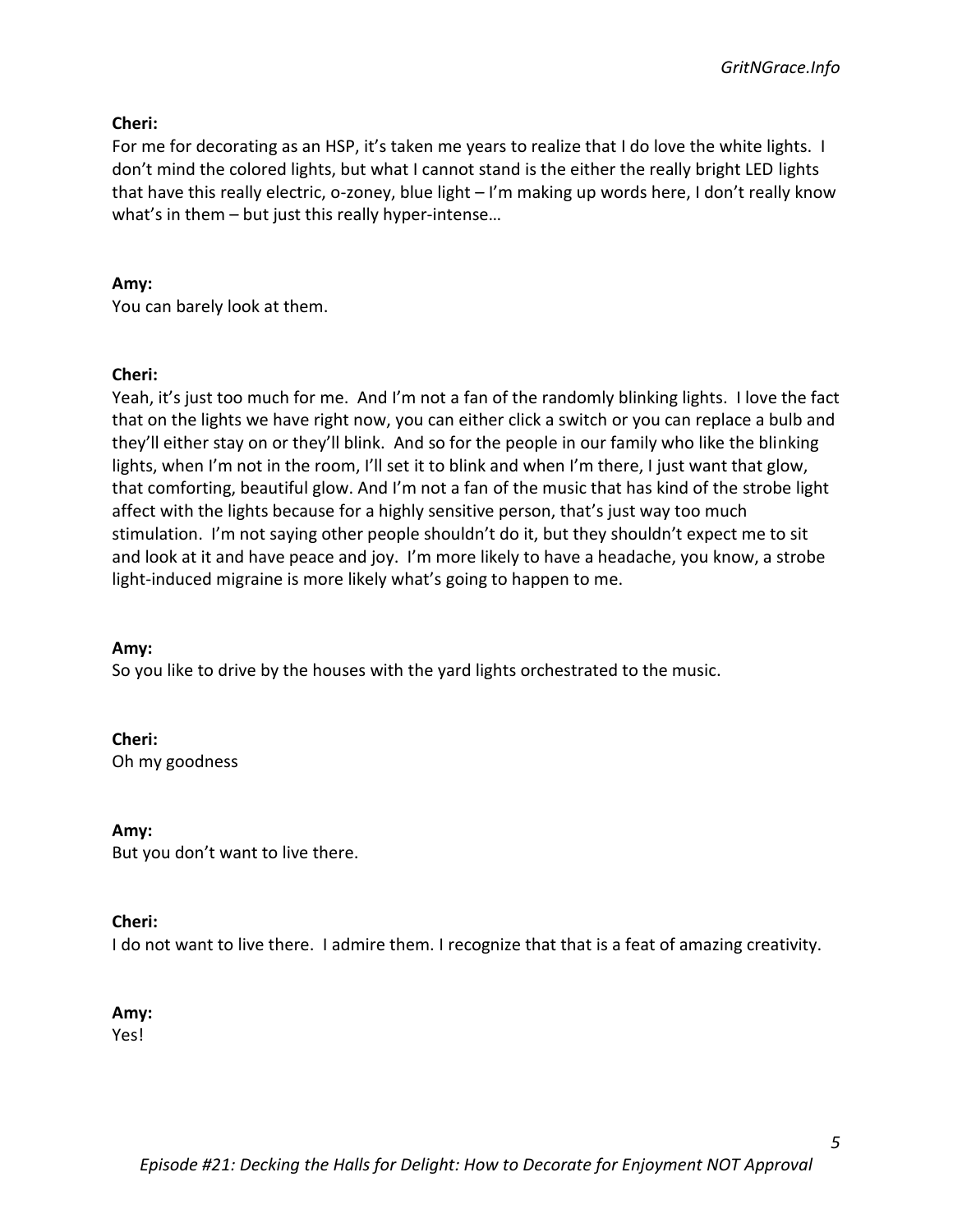And then I come home to my little tree with its little, clear white lights that have kind of more of the yellow glow and nothing's flashing and nothing's loud. And my idea of the perfect music in the background is Mannheim Steamroller's, "Silent Night."

## **Amy:**

Ohhh, yeah, beautiful

## **Cheri:**

Just, just single notes, so sweet, nothing crashing.

#### **Amy:**

If you're, one of our listeners with that yard though, listen, we love you and we want to know where you live so we can drive by. We'll wave!

## **Cheri:**

So you had some good practical tips on um, decorating ideas.

#### **Amy:**

Well, one of the things that I tend to do every year is that, we know that Christmas ornaments are already out, it hasn't even been Halloween yet. The stores are filled with Christmas decorations. I love Christmas. Immediately when the stores are filled, I want to go on a shopping spree, every year. I do! I see a million things I like. But what I've realized is that my attic is filled with things that I won't even use this year, so my thing that I do is that I make sure that I take down all my current ornaments first before I allow myself to buy anything.

# **Cheri:**

That's so smart.

#### **Amy:**

I will usually allow myself to treat myself to one thing a year that's new and small, because I'm Christmas obsessed.

And then, um, one of the things that I try to do is clean out before I pack up so I don't have a lot of extra stuff around and I'll shop for something new when things are on sale after Christmas. How about you? How do you manage all the stuff? Do you have an attic full of stuff?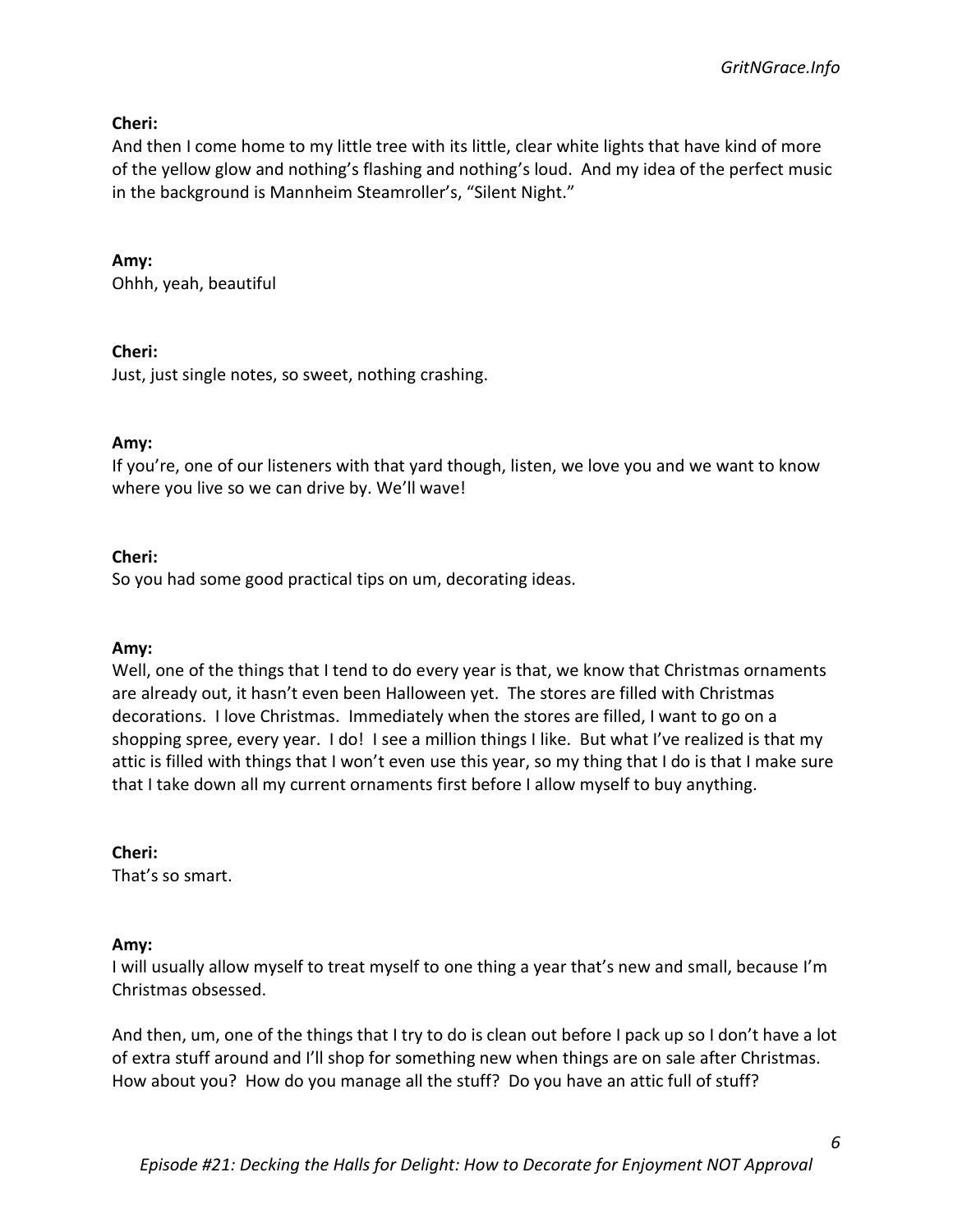You know, years ago, we did. And I think it was probably five or six years ago, Anne Marie said, "Mom, it's time. It's time." And actually it was before Christmas, we pulled everything out and we cut down by about half, just gave away anything that didn't have meaning. And then she actually helped me go through and do something that was really hard, and some of our listeners might want to do this and some of our listeners are going to be horrified that I did it. I understand that everybody is different when it comes to being sentimental, but I had some ornaments from when I was a child. And I can see fifty without binoculars now. I told myself I was going to make a wreath with all the heirloom ornaments and Anne Marie had to tell me the truth about them. She was like, "Mom, they're dirty, they're ugly and they're falling apart."

#### **Amy:**

Wow, it takes our kids to give us a correct lens sometimes!

#### **Cheri:**

And she said, "Mom, let me photograph them for you and keep the pictures as the memory and get rid of them," because they were too ugly. I never put them on the tree, they were too ugly and gross looking, so they never went on the tree. They just came out every year and I thought, "Oh, one of these years I'm going to make a wreath." But of course, if I had made the wreath, I wasn't going to hang the wreath because they were too ugly and dirty and gross. And so we did have a little farewell party for them. And again, I know that there are listeners who are like, "Noooo! You don't mean you threw them away?" And I'm like, "I'm not going to confess to what I did with them." But the point is, there's a whole box with this kind of stuff that is no longer with us. And some of them were broken. And again, I had these fantasies of repairing them some day, but for me, the fantasy really was going of back and repairing parts of my childhood.

And it was so freeing to say goodbye. I don't need this anymore. Anne Marie took beautiful pictures where they don't look gross and ugly. And I can remember, you know, I have the memories that I want without having those boxes full of stuff I don't use anymore. We're actually pretty paired down. We do two artificial trees because I have a big bay window that we want to be able to see out of the center. So I put one on either side, just simple lights, and we've gone from glass ball ornaments to plastic ones because we have cats. And they love to play with them. And I'll tell ya, the nice thing about the plastic ones is they bounce rather than shatter.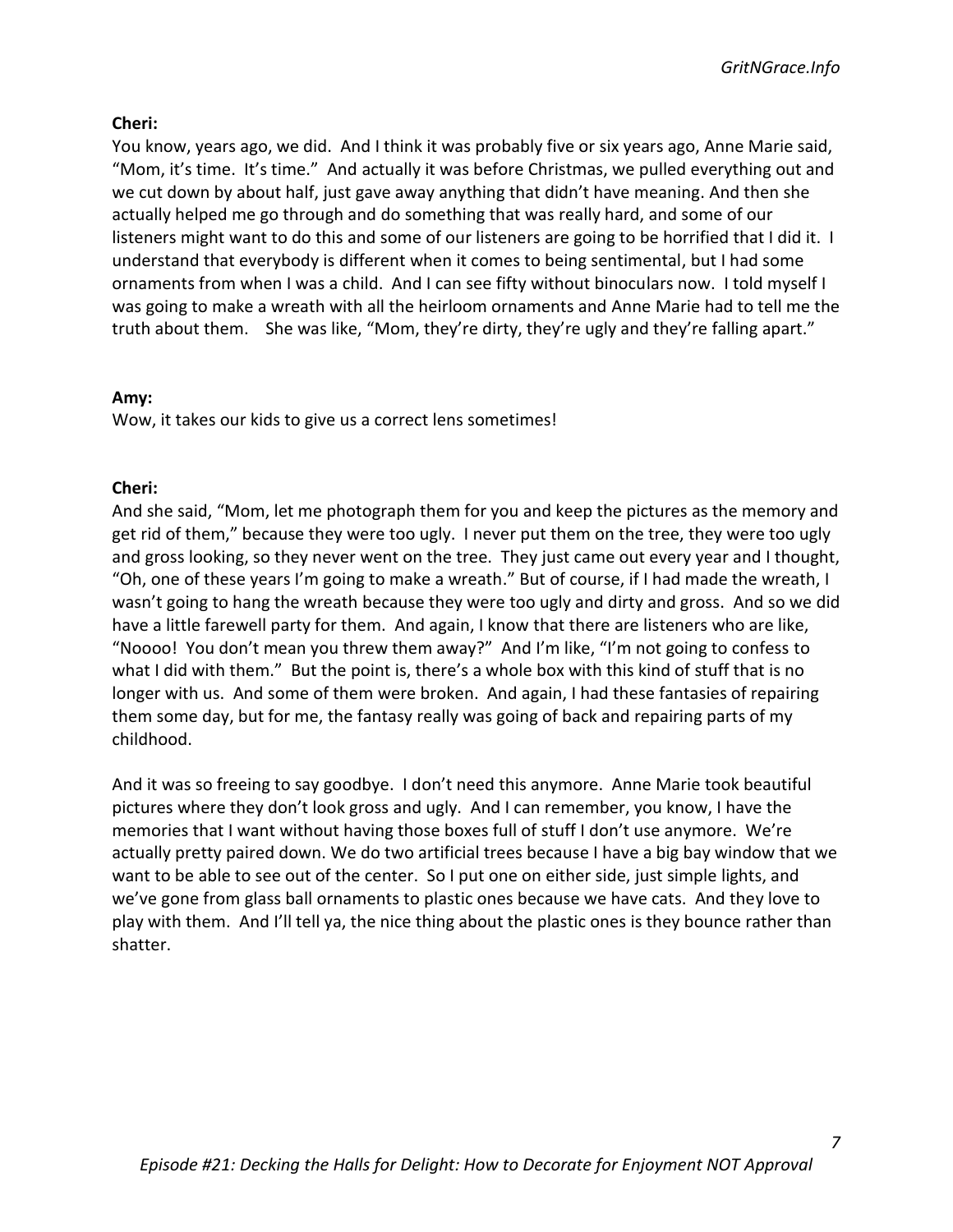Well, that's great because I think one of our corollary bad rules was that there is only one way to decorate a Christmas tree. So what you're saying is that you've given up the glass bulbs and you've given up on the ideal of going back to your childhood ornaments and things, so that's terrific. There's not just one way. Now at our house it wasn't the decorating of the tree, it was the actual tree that was the problem.

# **Cheri:**

What do you mean?

#### **Amy:**

See, my husband grew up with the abomination of an artificial Christmas tree.

#### **Cheri:**

No!

## **Amy:**

I just, when we married, I thought, "I have to set this man free from that. I must. It is my job."

#### **Cheri:**

Okay, now you have to understand, I hate to interrupt your story, but you have to understand, I understand - when I was in college I hauled six foot tall live Christmas trees into my dorm room every year. So I am with you there, I'm totally with you.

#### **Amy:**

Me too, me too. Yes, I remember buying a tree with my roommate one year that took up half of our living room because we had such a small apartment. So I introduced my sweet husband to the joy of shopping for a Christmas tree, dragging it into the house every year, but it was odd, because the man was sick every year.

# **Cheri:**

Oh no.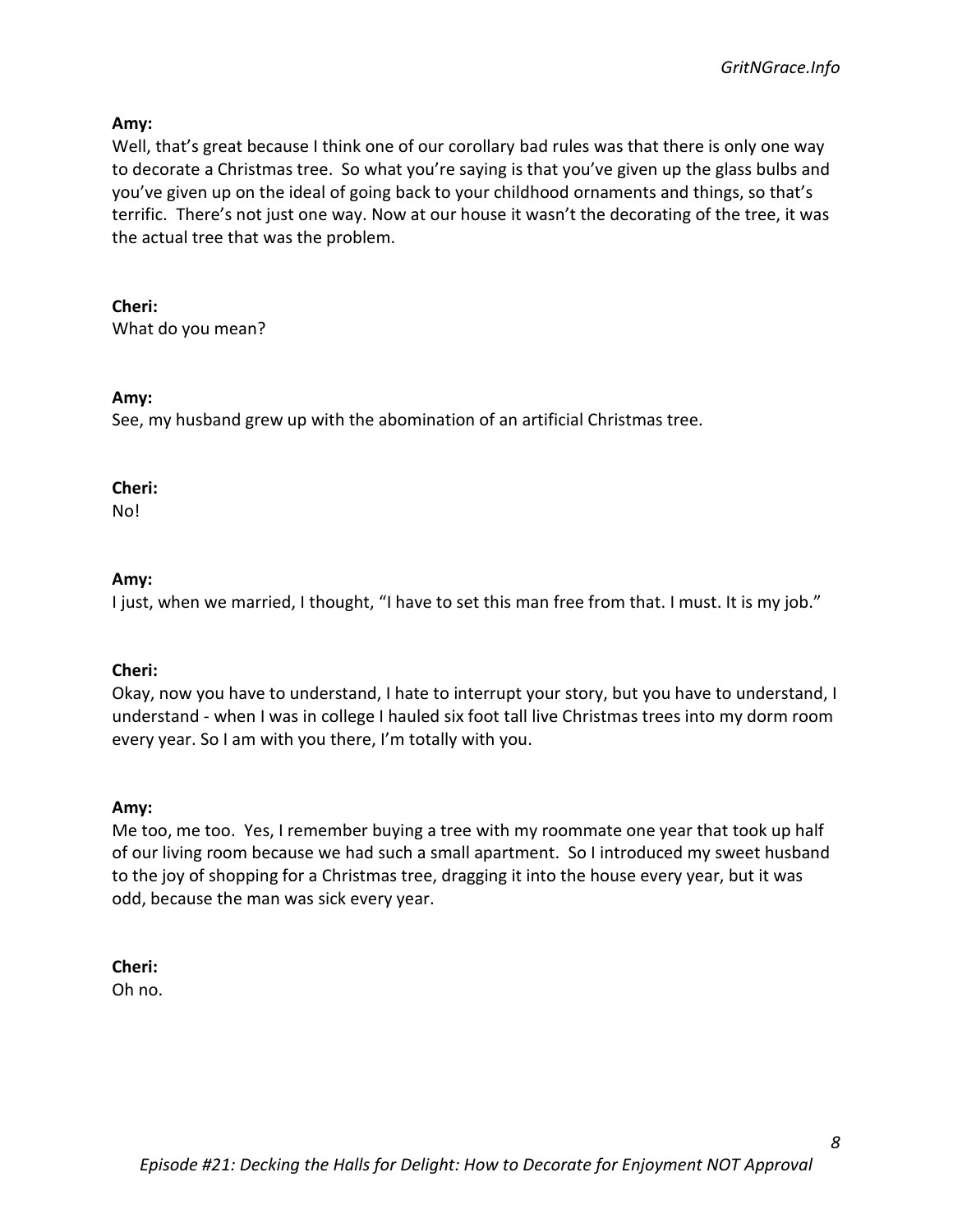In the first year I was a new wife and I was sweet and took care of him. The second year not quite as much, the third year I was downright irritated. By the fourth year I'm muttering things under my breath constantly, "You're allergic to my family, I just know it!" You know, that kind of thing.

## **Cheri:**

Like a compassionate loving wife, of course.

## **Amy:**

Of course! The fifth year, well, he went to a specialist and we found out the man is allergic to everything green.

## **Cheri:**

Oh no! You're trying to kill him by bringing in a live tree!

## **Amy:**

My Christmas ideal was a death trap to my husband! So now we have a blessed artificial tree, I don't consider it an abomination anymore, I love it. It has lights on it and everything. So hey, we're happy with the artificial tree. But I did have to give up that ideal because in my childhood we had always gone – this was always a big family trip to get the Christmas tree. It was a hard ideal to give up but it was worth it because now Barry's not sick every Christmas.

#### **Cheri:**

Awe, poor guy! I feel sorry for him!

But you know these ideals that we have from our childhood, I think they really come up at the holidays. They have so much power, but I think we're unaware of them often. You know, I was just talking about how Anne Marie helped me get rid of these ornaments. I really grew up not liking Christmas. I'm not like most of you who adore Christmas, to me Christmas was a pain in the neck because my mother was so perfectionistic about how the tree got decorated. I mean, if you took a picture of our Christmas tree every single year and then spread them all out, you would think they were all taken at the same time because the tree looked identical every year. There truly was only one right way to decorate the tree and I hated it. It was boring. I would help decorate the tree and the next morning I'd come back out and I could tell it had been redone because things had been moved to the right place.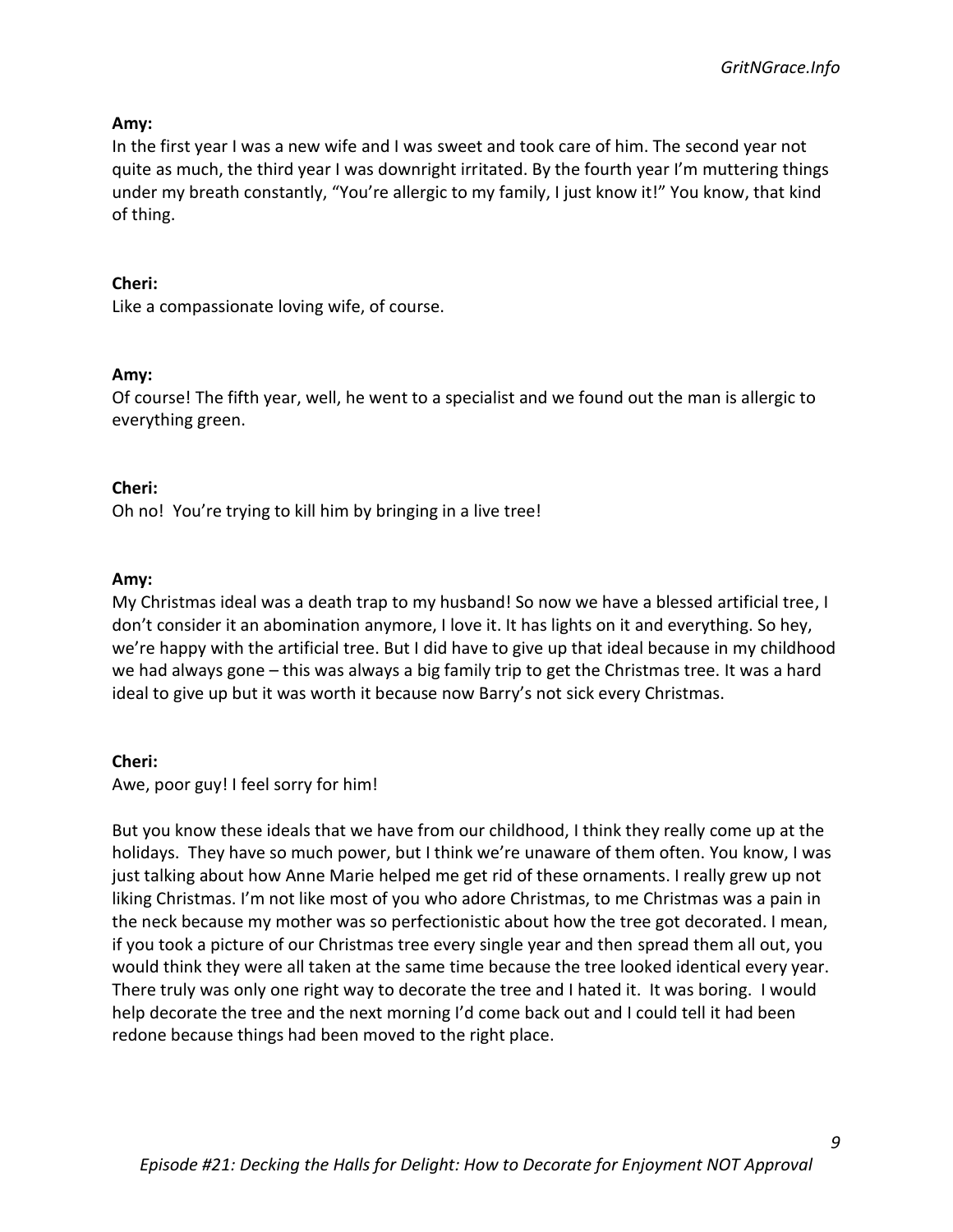It's really kind of psychotic that there's things that we're clinging to and yet at the same time we're trying to let go of. And then you throw in other family members who bring in their own traditions and the things they loved about the holidays and the things they hated about the holidays and wow it's just so much fun.

## **Amy:**

So where do you think grit comes in in managing all of that, especially those annoying people in your household that have a different way they want to do it?

**Cheri:** That's always such a joy.

## **Amy:**

Those annoying people in your household that want to do it a different way? That's the way I should have said that. Oy…

## **Cheri:**

You know, I think the first step of grit is having conversations. First of all, recognizing it in ourselves and you know, realizing if I'm feeling some anxiety rising, or I'm starting to worry that something is going wrong. I mean it's a Christmas tree. It's a tree. It's decorating. It's not a moral issue, it's nobody's, well I was about to say it's not a matter of life and death but in the case of your husband it might have been.

But I mean, really we're back to talking about personal preferences, and so to have these conversations early and to kind of go back and forth on them and to have some compromise with them. And I think it's okay for a woman to say, "I really like a tree that looks a certain way." But it's okay for the kids to want to decorate it their way. So maybe a compromise is two trees, and there is the mom tree and there's the kid's tree. I think that would take grit to not insist on, "We're having one tree and it's being done one way," but to allow a variety of preferences and not insist on our own way. I think that takes grit.

#### **Amy:**

That's interesting because it's a different kind of grit. It's a grit that confronts our own inner stuff rather than – yeah, that's great. Well, and I think for me, it has been this transition of grace in my life. For me to express my own personal style, what delights me rather than trying to live up to a magazine or something external that pleases other people. Hey, if you're a listener and this year you love pink flamingos with Santa hats in your yard, this is your permission to go for it!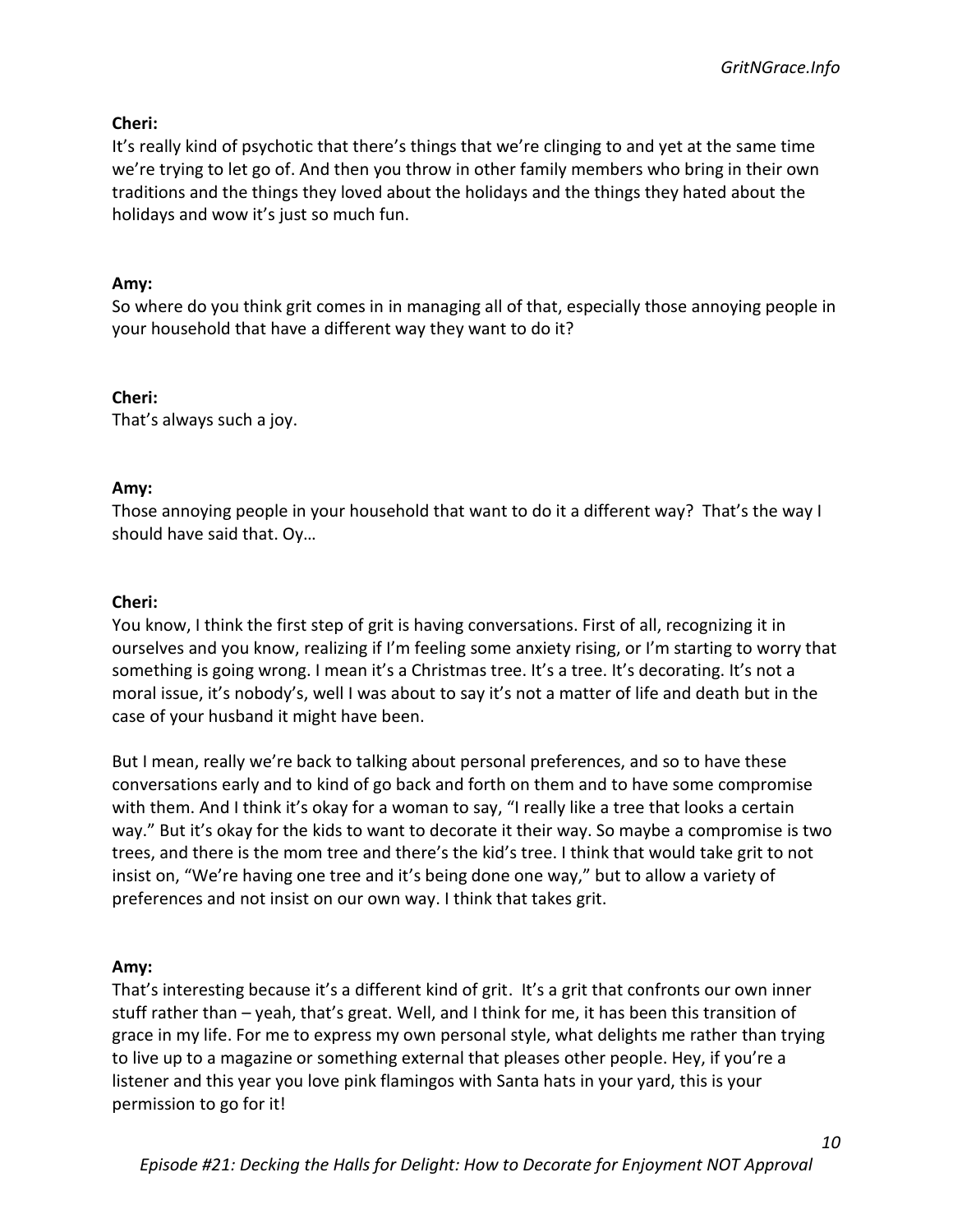I want to see pictures of the pink flamingos with Santa hats and what I really want is pictures of those elf legs. I totally want pictures of the elf legs.

#### **Amy:**

Definitely.

## **Cheri:**

You had a great memorable fact that we can focus on that really contrasts with our bad rule, what was that?

## **Amy:**

The decorations in our house should delight our souls.

## **Cheri:**

I love that. I love that word delight.

# **Amy:**

Me too.

# **Cheri:**

And that you're planning on not worrying so much about the magazine covers and we're not going to worry about the way things used to be done or even should be done. But we're giving ourselves permission, and when I say ourselves, we're giving ourselves and our listeners, we're all giving ourselves permission to decorate in a way that delights us this year.

# **Amy:**

Yes, and that is beautiful because it leaves room for everybody. So I find myself wanting to simplify, but I have a friend that her house is Christmas land. And it's too much for me but I love going to her house and it delights her soul. So we should allow ourselves that room for delight.

We're going to go back to our Matthew 11 scripture from *The Message* that we've been going to. Let's just read it out loud again, it's so beautiful. "Are you tired, worn out, burnt out on religion? Come to me. Get away with me and you'll recover your life. I'll show you how to take a real rest. Walk with me, and work with me, watch how I do it. Learn the unforced rhythms of grace and I won't lay anything heavy or ill-fitting on you. Keep-company with me and you'll learn to live freely and lightly."